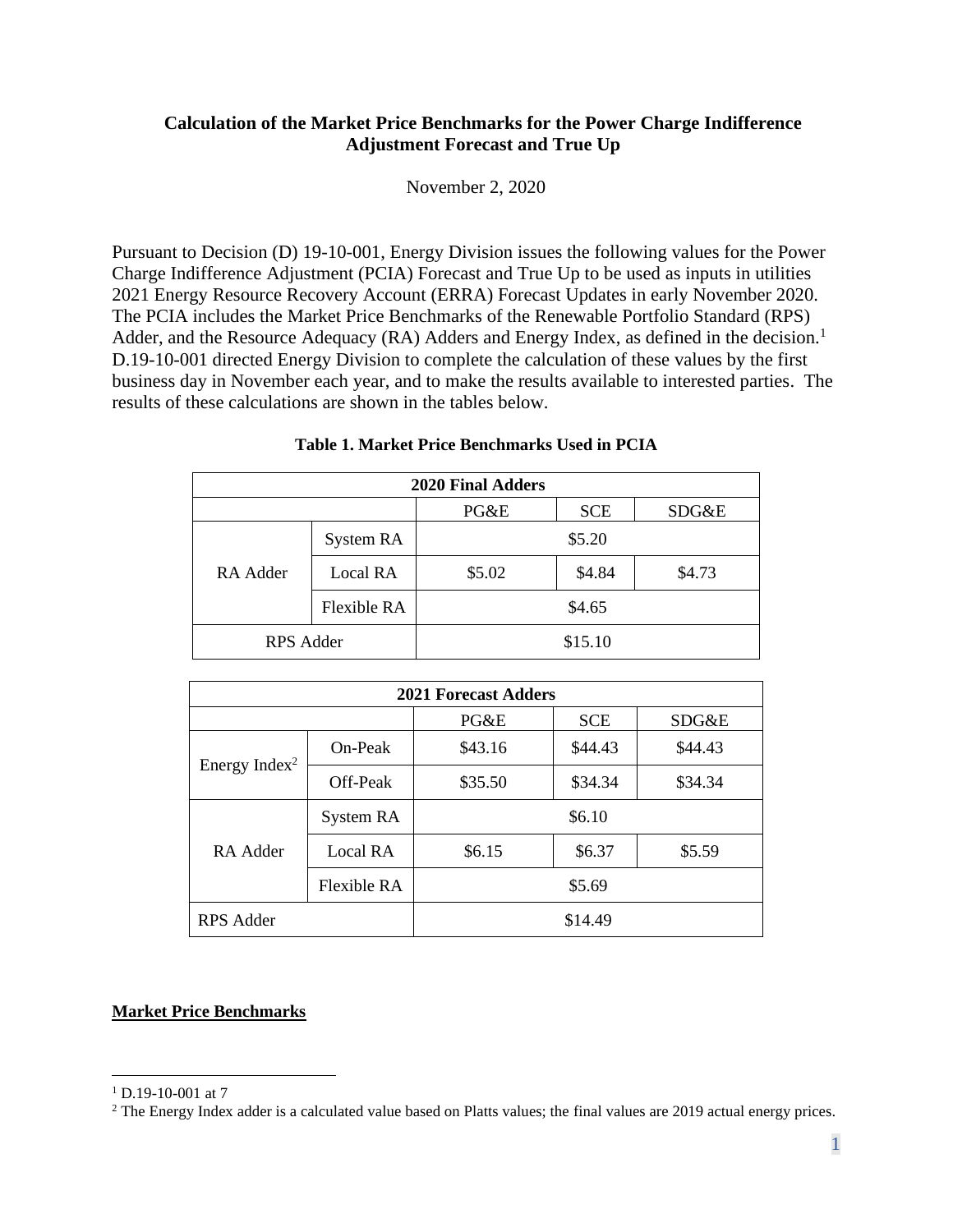The calculation of the PCIA was established in D.11-12-018 and has most recently been refined in D.19-10-001.<sup>3</sup> The PCIA, or a utilities' Indifference Amount, is equivalent to a utility's total portfolio costs less its market value in a given year. Market value is defined in D.19-10-001 as "the estimated financial value, measured in dollars, that is attributed to a utility portfolio of energy resources for the purpose of calculating the Power Charge Indifference Adjustment for a given year." D.19-10-001 defines Market Price Benchmarks (MPB) as "estimates of the value per unit (not total portfolio value) associated with three principal sources of value in utility portfolios (energy, resource adequacy, and renewable energy)."<sup>4</sup> MPBs are multiplied by the relevant portfolio volume as part of the overall calculation of market value. The forecasted adders are mechanisms intended to reduce uncertainty of the indifference amount, and the true up adders are mechanisms intended to further align actual realized market revenues with forecasted values.

## **RA Adder**

The RA Adder is the MPB that reflects the estimated value of each unit of capacity in a utility portfolio that can be used to satisfy Resource Adequacy obligations, as dollar value per kilowattyear (\$/kW-year). The RA Adder has three subcomponents, reflecting each type of RA product required for compliance with the RA program: system, local, and flexible.<sup>5</sup>

- The Forecast RA Adder for system, flexible, and local RA were calculated using the volume-weighted average of all IOU, Community Choice Aggregator (CCA), and Electric Service Provider (ESP) RA-only market transactions executed in 2019 through third quarter of 2020 for delivery in 2021. The annual Forecast RA Adder (\$/kW-year) is the sum of the monthly weighted average of the relevant transactions. Note that the time periods of data collected for the calculation of the Forecasted local RA Adder and Final Local RA adder will change in 2022 and beyond.<sup>6</sup>
- The Final RA Adder for system, flexible, and local is calculated using the volumeweighted average of all IOU, CCA, and ESP RA-only market transactions executed in 2019 and the first through third quarter of 2020 for delivery in 2021.

## **RPS Adder**

The RPS Adder is the Market Price Benchmark that reflects the estimated incremental value of each unit of RPS-eligible energy that is attributable to the fact of that eligibility, in \$/MWh. Both the forecast and the final adder are based on transactions of bundled renewable energy credits (RECs) of the portfolio content Category 1 (PCC1)<sup>7</sup> and Index-plus<sup>8</sup> transactions.

<sup>3</sup> The methodology of calculating the PCIA was mandated D.11-12-018 COL 3 and Resolution E-4475. Explanation of the changes to the methodology can be found in Appendix 1 of D. 18-10-019.

<sup>4</sup>D.19-10-001 at 6

<sup>5</sup> D.19-10-001 at 7

<sup>6</sup> D.19-10-001, Attachment A, at 1-2

<sup>7</sup> D.11-12-052 defines PCC1 as Facilities with First Point of Interconnection within a California Balancing Authority (CBA) or with Generation Scheduled into a CBA

<sup>&</sup>lt;sup>8</sup> Index -plus refers to contracts for the market index price of energy plus a REC bid premium